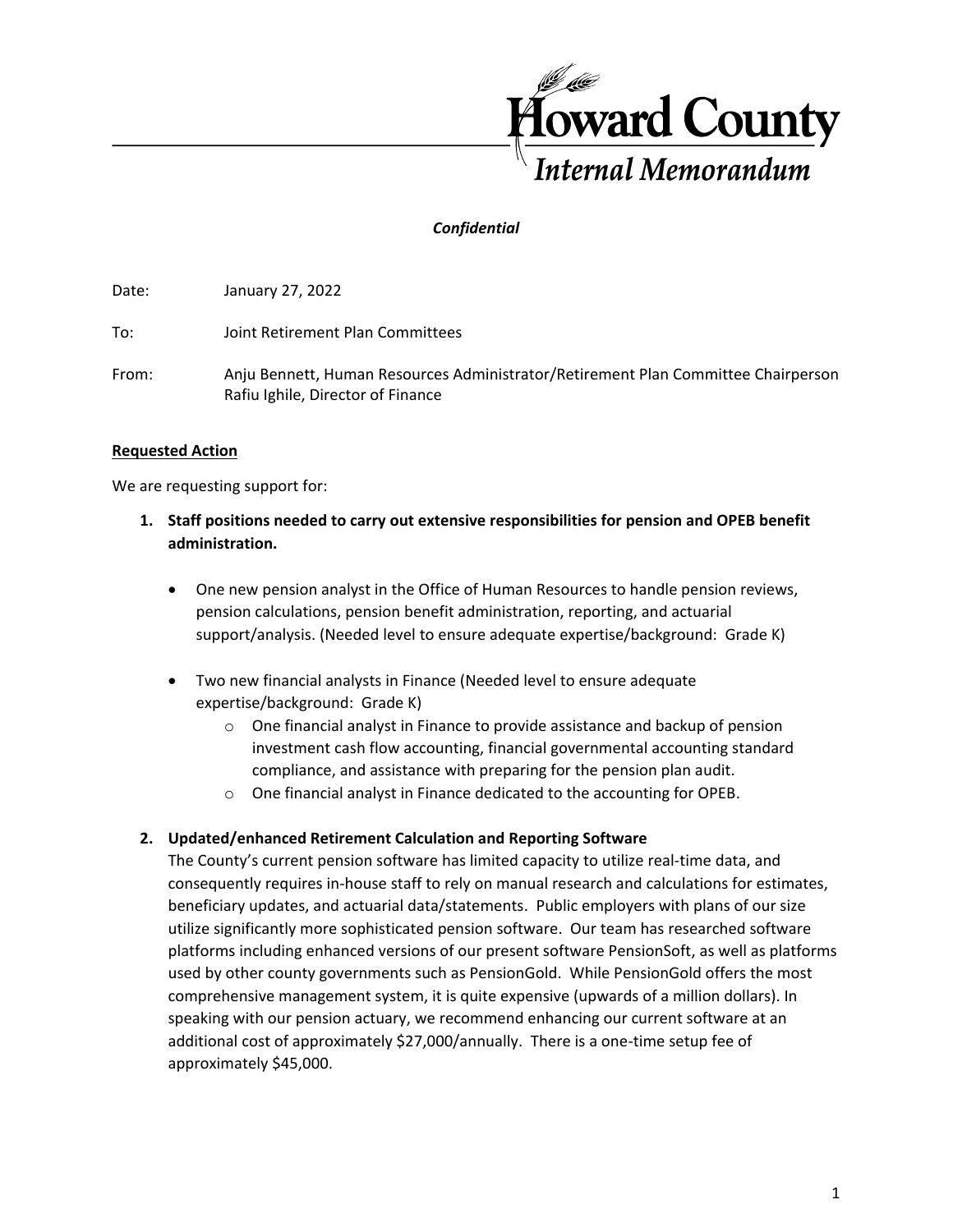### **Background and Support For Recommendations**

Howard County offers one of the more complex public pension programs based on multiple pension offerings by employee group, DROP plan options, disability retirement benefits, military service and transferrable service credits, and variations in benefit calculations based on effective start dates.

While our program is quite complex, the County's team that administers the "Plans" is considerably understaffed to carry out the required functions of the program. In fact, benchmarking across other public employers, including those that have significantly fewer complex programs, reveals that our staffing resources are significantly smaller.

The Office of Human Resources (OHR) maintains and administers the pension benefits for over 1,500 retirees and approximately 2,900 enrolled active employees. The team is having difficulty keeping up with the current duties. It is responsible for retirement benefit calculations, plan contribution reconciliation, transfer requests, service purchase requests, vested and non-vested termination benefits, disability retirement board administration and annual disability recertifications, retirement estimate calculations and annual statements, retiree database recordkeeping, retiree health insurance changes, county code interpretation for plan administration and employee retirement education amongst various other plan administration tasks. The team also coordinates all monthly retirement plan committee meetings, maintains minutes, and coordinates presentations. The team administers benefits for the County government as well as the Howard County Economic Development Authority, Soil Conservation District and the Howard County Housing Commission. The team also acts as the retirement coordinator for the remaining County employees and retirees who are still participating in the Maryland State Retirement and Pension system. The OHR pension unit presently has two staff members and one lead.

Investment reporting and accounting functions are supported by one dedicated staff person in Finance. Due to the continued growth of the pension investment portfolio in total size, the number of investment managers, and new investment types such as forms of private equity and private debt, oversight and management of all investment related activities including the investment capital calls, distributions, cash rebalancing, and review of fund manager financial statements, the workload has grown increasingly complex and onerous, all the while being supported by only one staff member. This person also handles lead audit coordination, the County's pension financial statement preparation, annual pension budget preparation and GASB compliance amongst other various financial needs for the plans.

The complexity and size of our program continue to grow placing demands on staff that cannot be adequately carried out. This has created an increase in workload for all units within the office, however the staff assigned to carry out the administration and financial support has remained static. For the complexity and size of our program, it is significantly understaffed compared to other similarly situated agencies. Please see the chart on page 4.

- 1. The Howard County program holds \$1.4 billion in assets across 40 funds/managers. These assets require substantial oversight for investment reviews, partnerships with actuaries for accurate projections, and due diligence. The Retirement plans are also transitioning to more direct investments from "fund of fund" strategies. The direct investments require an increase in maintenance and availability from the plans' finance department as capital may be called and investments need to be rebalanced more frequently.
- 2. In the last five years, the retiree population increased 30% from 1,133 to over 1,500 retirees, requiring staff to support a larger population for pension benefits, communications and health benefits. Active employee enrollments in the plan have also increased to 2,890 during the same time frame.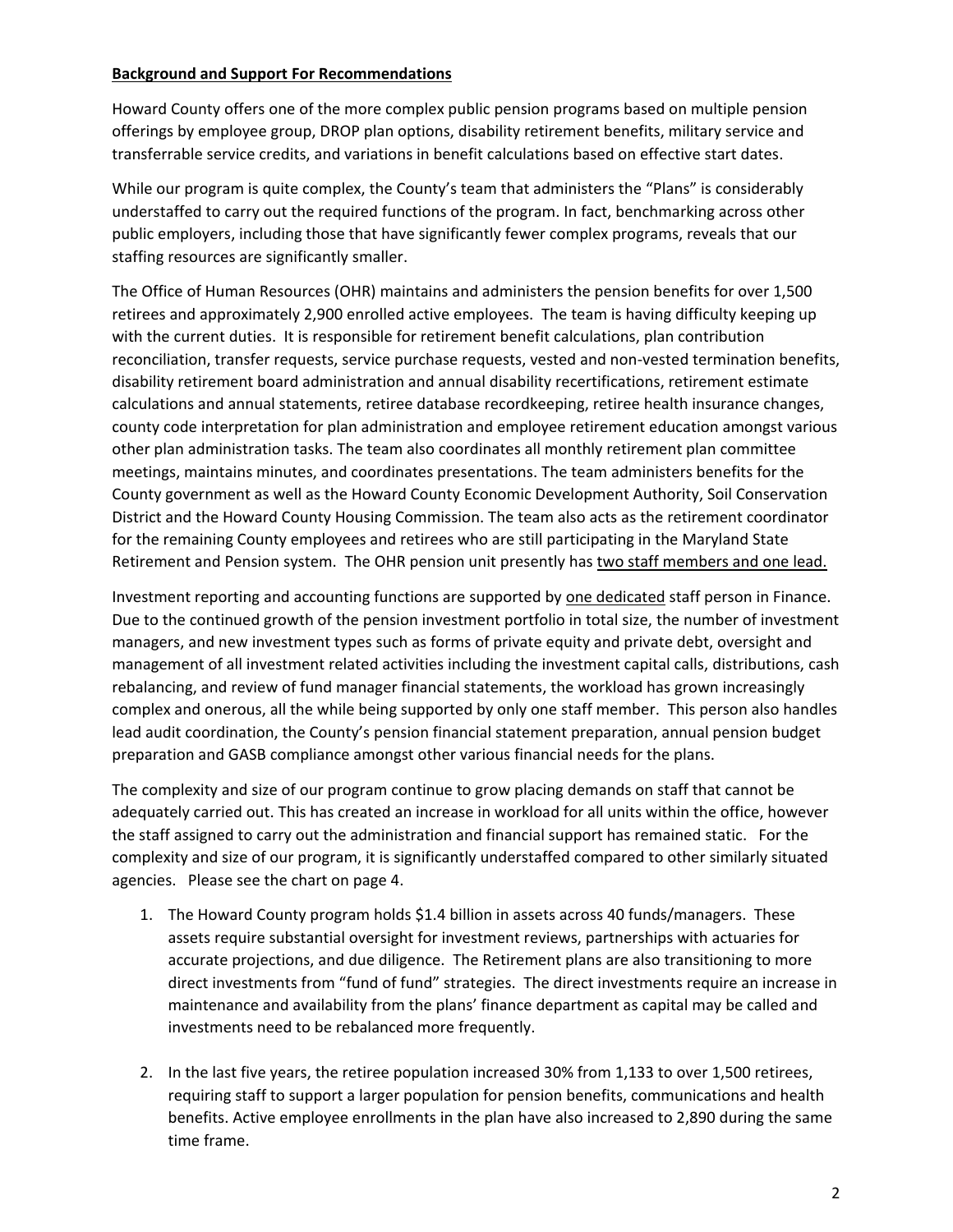- 3. Regulatory agencies are placing an increasing emphasis on the employer performing due diligence on benefits provided to employees, so devoting a resource to maintain records that can support actions made in good faith could help to protect the County against a possible lawsuit and other risks.
- 4. Existing staff does not adequate capacity to meet the demands of the Program.

The OHR Pension unit is struggling to keep up with the present workload and regularly must extra hours to keep up with the most critical needs. Consequently, it is difficult to meet the needs of the workforce and pension system without undesired delays. The Finance pension investment manager is equally overworked, checking emails at all hours of the day and night to receive letters from the investment managers (some of whom are overseas) calling capital or making distributions so she can process immediately due to time sensitivity.

With the size of the portfolio growing exponentially, the Retirement Committee is routinely adding new investment managers to help diversify the portfolio which further increases the workload. Additionally, with the pension investment manager being the only person handling the detailed accounting, we are at risk of losing invaluable institutional knowledge and need to bring on additional help to serve as backup.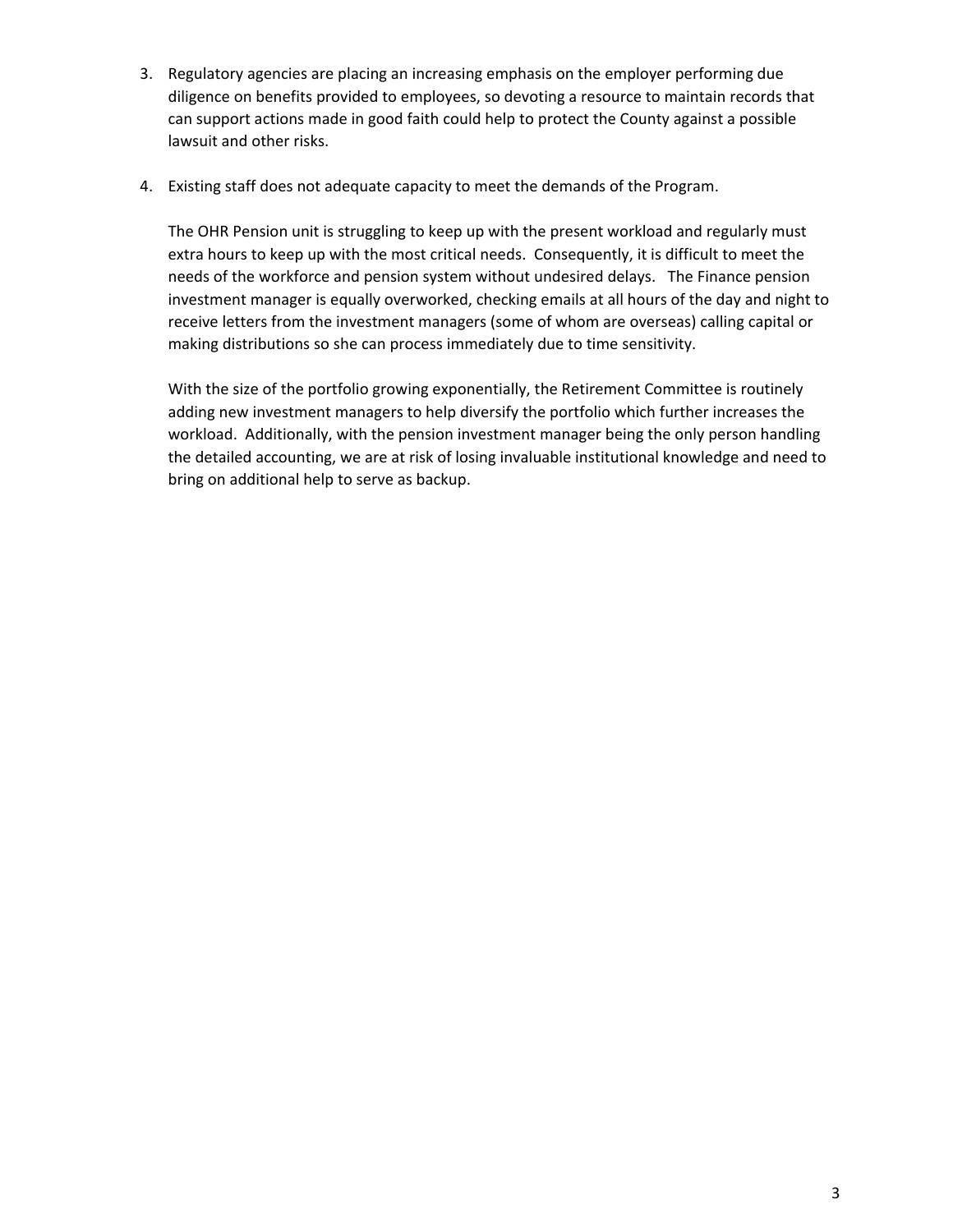# Comparison of Staffing Resources Across Public Entities

| <b>Survey</b><br><b>Question</b>                         | <b>Howard County</b><br>(plan<br>complexity<br>outlined on<br>page 5)                                                                                            | <b>Anne Arundel</b><br><b>County</b>                                                            | <b>Montgomery</b><br><b>County</b>                                                                                 | <b>Prince</b><br>George's<br><b>County</b>                                                                              | <b>Baltimore</b><br><b>County</b>                                                                      | <b>M-NCPPC</b>                                                                                   |
|----------------------------------------------------------|------------------------------------------------------------------------------------------------------------------------------------------------------------------|-------------------------------------------------------------------------------------------------|--------------------------------------------------------------------------------------------------------------------|-------------------------------------------------------------------------------------------------------------------------|--------------------------------------------------------------------------------------------------------|--------------------------------------------------------------------------------------------------|
| Pension<br>Program<br>Administration                     | 3 positions<br>(Retirement<br>Coordinator, an<br>Analyst, and an<br>Admin<br>Assistant).                                                                         | 5 positions<br>assigned to<br>pension<br>administration;                                        | 5 positions<br>assigned to<br>pension<br>administration                                                            | 6 positions<br>assigned to<br>pension<br>administration;                                                                | 9 positions<br>assigned to<br>pension<br>administration                                                | 5 positions<br>assigned to<br>pension<br>administration                                          |
| Financial<br>Professional<br>Support                     | 1 position<br>dedicated to<br>financial<br>reporting and<br>investment<br>transfers                                                                              | Multiple<br>positions<br>assigned in<br>Finance for<br>financial<br>reporting and<br>accounting | 14 positions<br>which assist<br>with Financial<br>Reporting,<br>compliance,<br>Investments<br>or Director<br>level | <b>Multiple</b><br>positions<br>including<br>2 investment<br>analysts and<br>other positions<br>assigned for<br>support | Multiple<br>positions<br>assigned to<br>financial<br>reporting/<br>investments                         | 3 positions<br>assigned to<br>accounting &<br>software<br>support                                |
| Number of<br><b>Pension Plans</b>                        | 6 variations of 2<br>defined benefit<br>plans (for<br>General<br>employees,<br>Corrections,<br>Police, Fire,<br>Sheriff, and<br><b>3085 Union</b><br>employees). | 5 variations of<br>defined benefit<br>plans.                                                    | 5 variations of<br>defined<br>benefit plans;<br>1 defined<br>contribution<br>plan; and<br>1 cash balance<br>plan.  | 11 variations of<br>defined benefit<br>plans for<br>general and<br>public safety                                        | 6 variations of<br>1 defined<br>benefit plan                                                           | 5 variations of<br>defined benefit<br>plans<br>(3 of these are<br>closed to new<br>participants) |
| <b>DROP Plans</b>                                        | 3 plans:<br>Police, Fire, and<br>Correctional<br><b>Officers</b>                                                                                                 | 4 plans:<br>Police, Fire,<br>Detention<br>Officers, and<br><b>Deputy Sheriffs</b>               | 4 plans:<br>Police, Fire,<br>Detention<br>Officers, and<br>Deputy<br><b>Sheriffs</b>                               | 2 plans:<br>Police and Fire                                                                                             | 5 plans:<br>Police, Fire,<br>Detention<br>Officers,<br>Deputy<br>Sheriffs; and<br>General<br>employees | None                                                                                             |
| Disability<br>Retirement                                 | Yes                                                                                                                                                              | Yes                                                                                             | Yes                                                                                                                | Yes                                                                                                                     | Yes                                                                                                    | None                                                                                             |
| Pension<br>Software for<br><b>Benefit</b><br>Calculation | Excel<br>spreadsheets<br>and largely<br>manual<br>calculations                                                                                                   | Excel<br>spreadsheets<br>and largely<br>manual<br>calculations                                  | Peoplesoft                                                                                                         | PensionGold                                                                                                             | <b>CPAS</b><br>Retirement<br><b>Solutions</b>                                                          | PensionGold                                                                                      |
| Pension<br>Software for<br>Pension<br><b>Statements</b>  | Excel<br>spreadsheet<br>data provided to<br><b>Bolton</b>                                                                                                        | Excel<br>spreadsheet<br>data provided<br>to Bolton                                              | Peoplesoft                                                                                                         | PensionGold                                                                                                             | <b>CPAS</b><br>Retirement<br>Solutions                                                                 | PensionGold                                                                                      |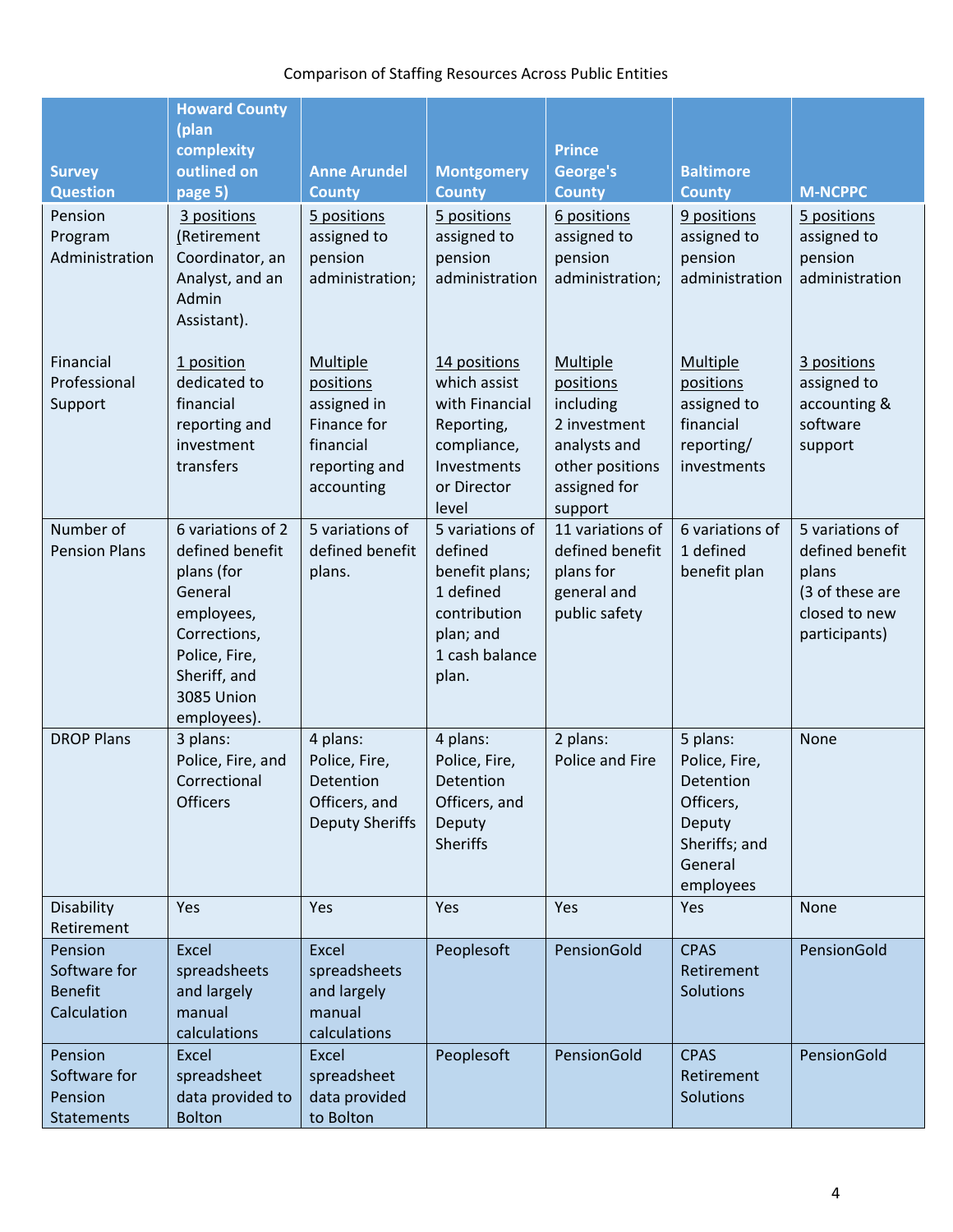### 1. **Challenges that need to be addressed for Pension Program include:**

- With an aging workforce *(40% of our active employees are within 10 years of retirement eligibility)* the workload is just going to grow as the demand for more retirement benefit calculations increase.
- Turn-around times for retirement estimates. Many participants give adequate time for this process, however, there are times when an estimate must be completed with very short notice, which can interrupt a regular workflow. Every estimate must be completed and checked by at least 2 different people. Adding another benefit analyst will increase productivity and cut down on costs by not relying on the actuaries to check calculations.
- Retirement data requests to be addressed with more efficiency. Additional personnel will assist in the research of complicated inquiries and the maintenance of databases. This will in turn improve the turnaround time for special projects like retirement plan statement preparation.
- Deliver requested retirement training seminars to increase the understanding and comfort in the retirement plans.
- Improve intercounty retirement relations by developing a network of contacts. This would assist with benchmarking, improving best business practices, and efficiency with title 37 service transfers.

**Recommendation:** In order to maintain pace with the workload, ensure good internal controls, and compliance, the Program requires a few additional resources. These requested resources still maintain a lean staff compliment for the work that must be achieved as compared to other County agencies. However, we feel it will help will alleviate some of the current challenges.

We are requesting one Pension analyst for the OHR Pension administration team and one Fiscal Specialist II in Finance to support pension investment management. Positions are needed at the Administrative Analyst II (grade K) position to ensure candidates have the necessary technical experience and skills.

## 2. **Challenges that need to be addressed for OPEB**

The size of the OPEB investment portfolio has grown from \$8 million in 2009 to over \$250 million in 2021. With that increase in size, the plan is now considering investing in more complex alternative investment types such as private equity and private debt, similar to the path of pensions. This will mean an increased workload associated with tracking and coordinating capital calls and distributions, as well as performing due diligence reviews of managers' financial statements. In addition to investment-related duties, this position could also handle the accounting and reporting of the Health Benefits Fund since it is interrelated to OPEB.

**Recommendation:** Finance is requesting a Fiscal Specialist II (grade K) position to support this OPEB function.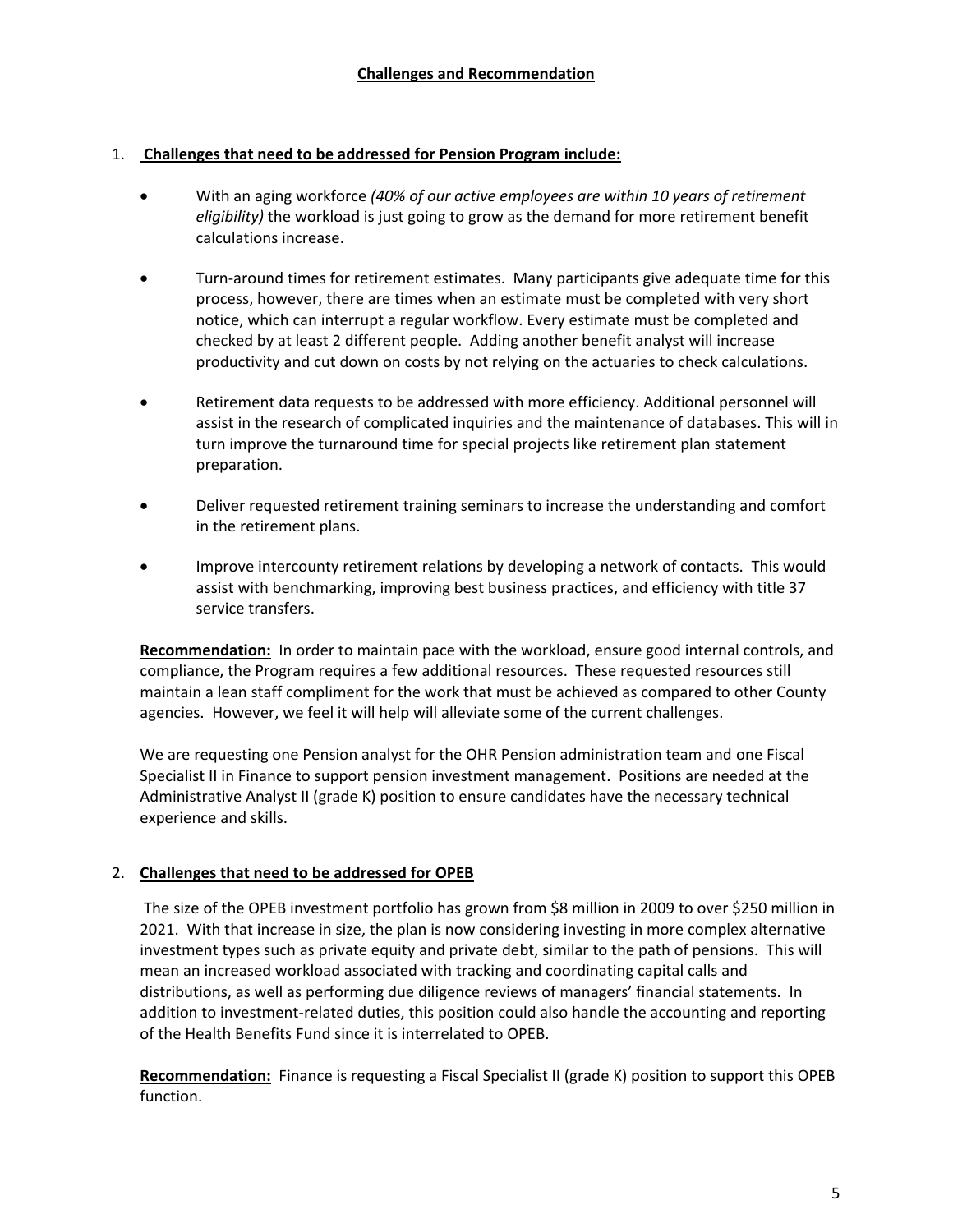- 3. **Challenges that will be Addressed by Moving to an Enhanced Pension Software for Retirement Plan Administration**.
	- **More efficient benefit calculations**
		- o Payroll data uploaded after each pay period
		- $\circ$  Howard County Retirement team can update data, including beneficiaries, whenever necessary
		- $\circ$  PensionSoft can be programmed to perform the benefit calculations, including optional forms of benefit and participant paperwork, for the Retirement Team to review. Minimal manual data entry.
	- **Timely data for the benefit statements and actuarial valuations**
		- $\circ$  Once the final fiscal year payroll is uploaded, data can be extracted from PensionSoft by Bolton as of June 30, eliminating the need for Howard County to provide the full data files manually.
		- $\circ$  PensionSoft can house data required for the actuarial valuations for terminated vested participants and all in-pay participants (retirees/beneficiaries).
		- o Bolton's data review process can begin sooner resulting in more timely benefit statements
		- o More timely actuarial contribution calculations for the county
	- **Current PensionSoft programming for benefit statements and benefit estimates can be refined for benefit calculations**
		- o Reduces implementation time
		- o Reduces implementation fees

**Recommendation: Approval of enhanced PensionSoft platform with Bolton.** Once the update is approved the implementation of the enhanced features would take approximately 4-6 months. The cost for enhancements would not be incurred until Fiscal Year 2023.

- **One Time Cost**: Initial set up fee approximately \$35,000 to \$50,000).
- **Annual Cost:**
	- o Annual data maintenance fee of \$40,000 (currently \$13,000 therefore increase is approximately \$27,000/yr)
	- o Small increase to the existing participant fee for pension record management. An increase from \$3 to \$5/participant- total cost would be approximately \$22,000 in the next year.

Attachment: Background on Howard County Pension Program